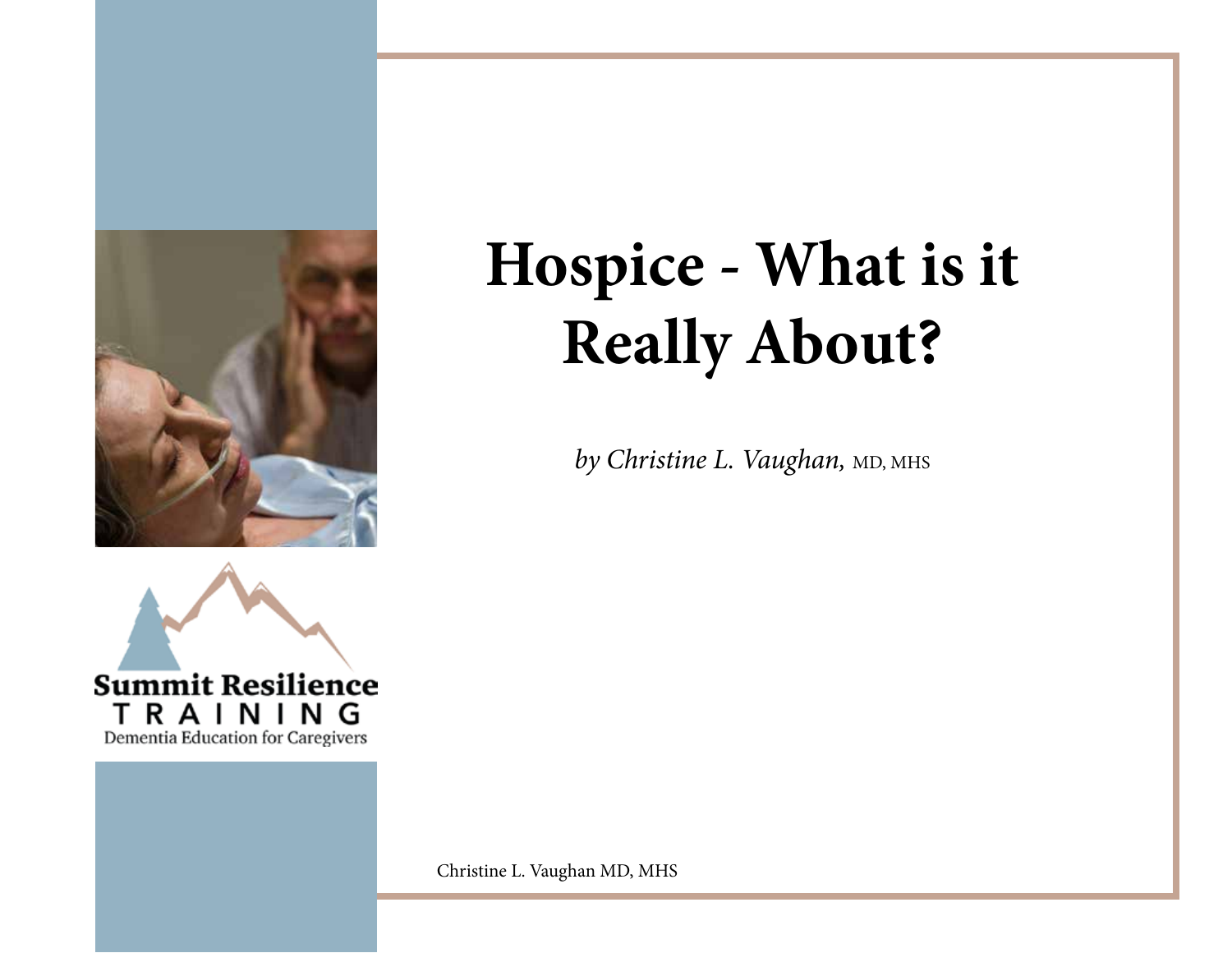



*by* Christine L. Vaughan MD, MHS

#### **What is hospice?**

A team-oriented approach to care at the end of life for those with serious or life-limiting illness (such as advanced dementia). Hospice focuses on caring, not curing. The hospice team goes to wherever the patient is living (often at home) and seeks to optimize quality (not quantity) of life. The team provides expert medical care, symptom management, and emotional and spiritual support expressly personalized to the patient's needs and wishes. Hospice affirms life and regards dying as a normal process, and neither hastens nor postpones death. At the heart of hospice care is the belief that each of us has the right to die pain-free and with dignity, and that our families will receive the necessary support to allow us to do so.

#### **Who makes up the hospice team?**

Hospice physician (or medical director); patient's personal physician; nurse; social worker; spiritual counselor or other counselor; dietary counselor if needed. Non-core but required hospice services include physical, occupational, and speech therapy, an aide supervised by the hospice nurse, to provide personal hygiene needs, and volunteers.

## **What services are provided?**

The hospice team seeks to provide comprehensive care and members of the team make regular visits to assess the patient and provide additional care or other services. Typically, a family member serves as the primary caregiver and the hospice team provides education on how to care for the patient. Hospice staff is on-call 24 hours a day, seven days a week, but does not provide custodial care.

The team: manages the patient's pain and symptoms; assists the patient with the emotional and psychosocial and spiritual aspects of dying; provides needed medications, supplies, and equipment (such as a hospital bed); coaches the family on how to care f or the patient and educates on what to expect with the dying process; makes short-term inpatient care available when pain or symptoms become too difficult to manage at home,

P a g e |1 Christine L. Vaughan MD, MHS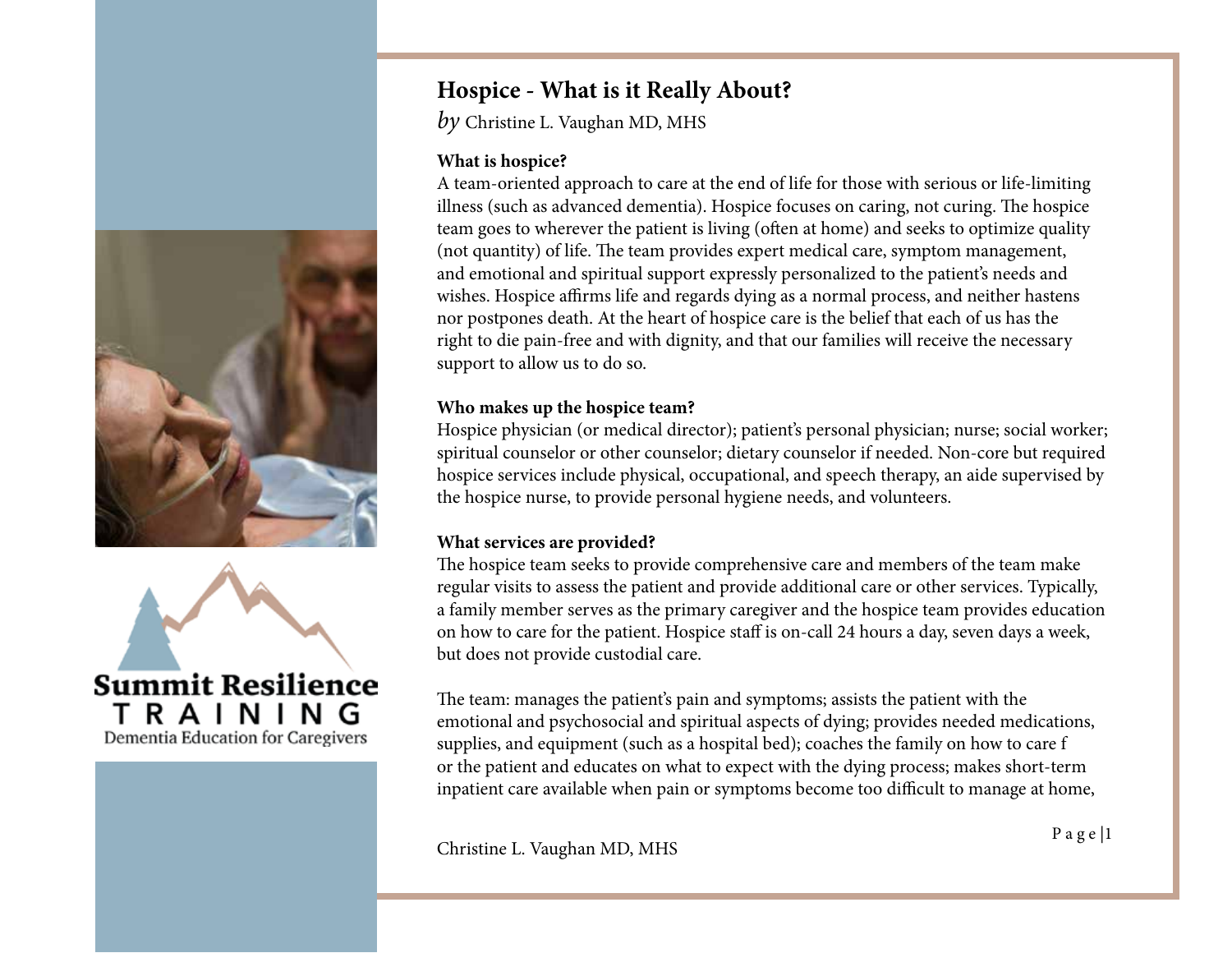



*by* Christine L. Vaughan MD, MHS

or the caregiver needs respite time; provides bereavement care and counseling to surviving family and friends for up to 13 months following the patient's death.

## **Who is eligible for hospice?**

Hospice care is covered under Medicare, Medicaid, most private insurance plans, HMOs, and other managed care organizations. The Medicare hospice benefit is available to patients certified by 2 physicians (patient's attending/personal physician and Hospice Medical Director) to have a prognosis of 6 months or less if the disease runs its natural course. The patient or representative must sign an election of benefits indicating understanding of the palliative rather than curative nature of hospice care, and waiving curative care for the terminal condition. The most typical hospice conditions include: cancer, advanced dementia, end-stage heart disease, end-stage lung disease, and HIV-related conditions. There are Local Coverage Determinations (LCDs) for the hospice's geographic area which are used as guidelines to help a physician determine hospice eligibility. Certifying a patient for hospice is based upon a physician's clinical judgment, and is not an exact science. For a patient with a neurodegenerative disorder such as advanced dementia, the estimation of prognosis is challenging. The hospice physicians rely on their end-of-life expertise to give their best estimate at prognosis, but sometimes they over- or under-estimate the amount of time a patient has to live. Occasionally a patient will show temporary improvement in condition upon receiving hospice care, and in such cases may no longer qualify for hospice (and prognosis may be estimated at >6 months). In these cases, hospice will end involvement until the patient is once again deemed to have a prognosis of 6 months or less.

## **What is the difference between hospice and 'palliative care'?**

Palliative care is an approach to care which is very similar to the hospice approach, but is intended for people with serious or life-limiting illness at any stage of disease (including at the time of diagnosis). It is another layer of support, with an emphasis on quality of life. It may also be delivered in a team-based way, making use of a social worker, spiritual

Christine L. Vaughan MD, MHS